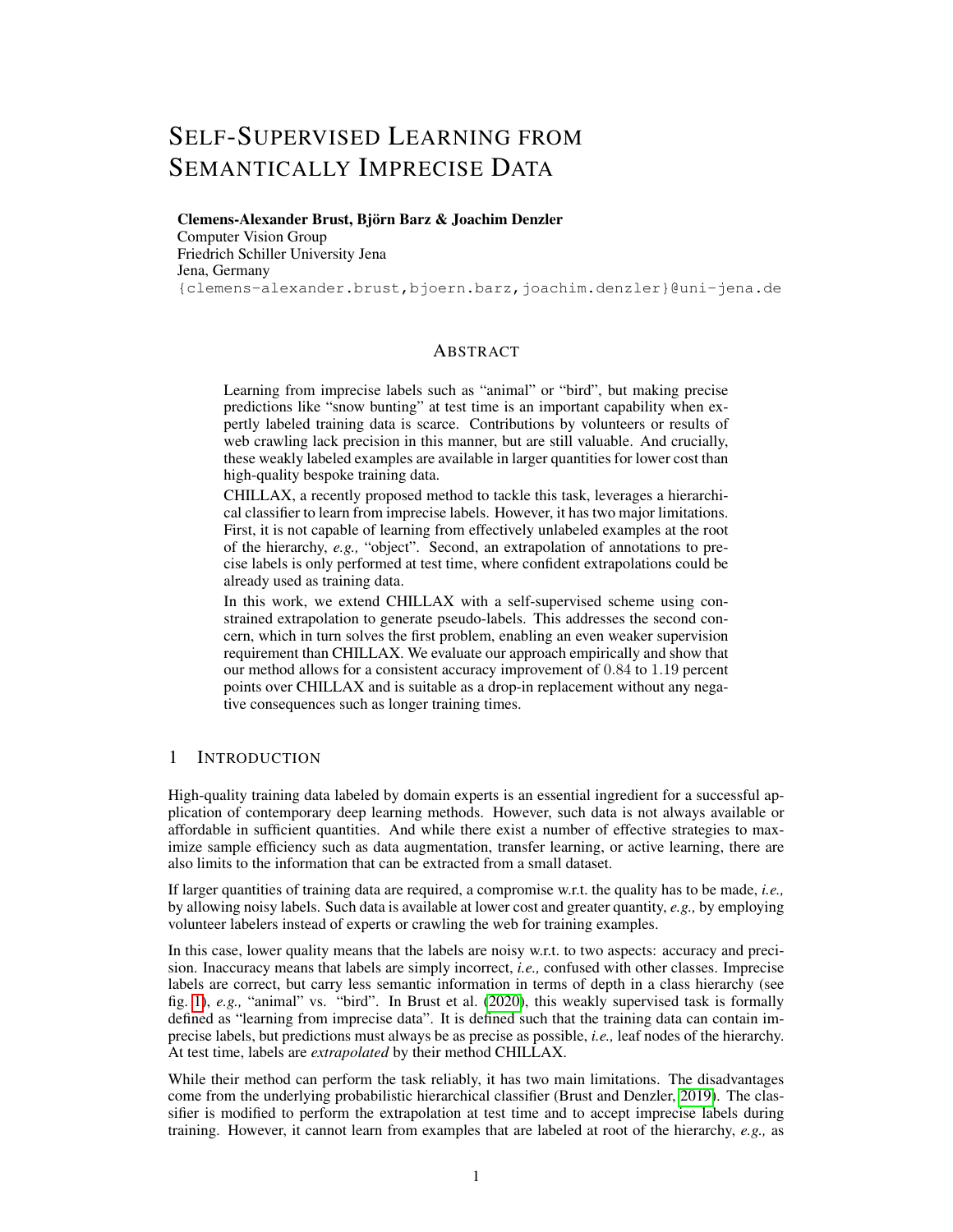"object", even though it is clearly capable of the necessary extrapolation at test time. And while it can learn from inner node examples, it does not take any advantage of training time extrapolation for such examples either.

Our main contribution in this work is a self-supervised approach to learning from imprecise data based on pseudo-labels. To avoid learning mispredictions and feedback loops, we describe several strategies constraining the extrapolation from imprecise labels to more precise pseudo-labels. These strategies are based on prediction confidence scores and on the structure of the hierarchy. We also propose methods that are less sensitive to changes in confidence score distributions over time, which we call adaptive.

The experimental evaluation concerns two areas. First, we assess the potential and limits of extrapolation techniques by examining a best case scenario free of feedback loops. We then evaluate the performance of our methods against CHILLAX and observe the effects of a large range of parameters. The results show consistent improvements of 0.84 to 1.19 percent points in accuracy. All experiments are performed on the North American Birds dataset (Van Horn et al., [2015\)](#page-8-2) for direct comparison to Brust et al. [\(2020\)](#page-8-0).

# 2 RELATED WORK

The task of learning from *semantically imprecise* labels is proposed in Brust et al. [\(2020\)](#page-8-0), where a class hierarchy is used to formally define it. It is then tackled using a modified hierarchical classifier (Brust and Denzler, [2019\)](#page-8-1). However, if an image is labeled at the root of the hierarchy, this classifier cannot use it. Most hierarchical classifiers suffer from this property (Silla and Freitas, [2011\)](#page-8-3). In this work, we resolve this deficiency by extending the method of Brust et al. [\(2020\)](#page-8-0) with a selfsupervision scheme.

Labels can be imprecise in other respects, *e.g.,* missing labels in multi-label classification (Abassi and Boukhris, [2020\)](#page-8-4), or a set of labels where only one is expected (Ambroise et al., [2001\)](#page-8-5). An important problem of semantically imprecise labels is that the classes are no longer mutually exclusive. The associated consequences are discussed in detail in McAuley et al. [\(2013\)](#page-8-6), altough this work does not consider label extrapolation. Instead, it allows imprecise predictions.

The term *self-supervised learning* has different meanings depending on the specific field. It is commonly used in unsupervised tasks such as visual representation learning (Kolesnikov et al., [2019\)](#page-8-7). In this setting, the supervision that makes training a deep neural network possible comes from solving auxilliary or "pretext" tasks like predicting the previously applied rotation of an image. Real applications should benefit from the representations learned on the auxilliary tasks because unlabeled images are ubiquitous.

Another common interpretation of self-supervision is also known as *pseudo-labeling*, where confident predictions of a model are used as training data (Lee, [2013;](#page-8-8) Sohn et al., [2020;](#page-8-9) Wang et al., [2016\)](#page-8-10). We use this definition in our work and focus on interpreting the confidence scores at each level and node in the class hierarchy correctly to maximize the reliability of our pseudo-labels. Auxilliary tasks and pseudo-labeling approaches can also be combined (Zhai et al., [2019\)](#page-8-11).

# 3 SELF-SUPERVISED LEARNING OF SEMANTICALLY IMPRECISE DATA

In this section, we describe our proposed methods and their theoretical background. We first review the concept of semantically imprecise data and the existing method to learn from this data. Then, we introduce our self-supervised approaches.

### 3.1 SEMANTICALLY IMPRECISE DATA

Given a class hierarchy, *e.g.,* fig. [1,](#page-2-0) we can distinguish between semantically precise and imprecise labels. Precise labels are leaf nodes in the hierarchy, while imprecise labels consist of inner nodes and the root. A useful analogy is the number of digits of a measurement. Like the depth in a class hierarchy, a high number does not guarantee an accurate measurement – only a precise one.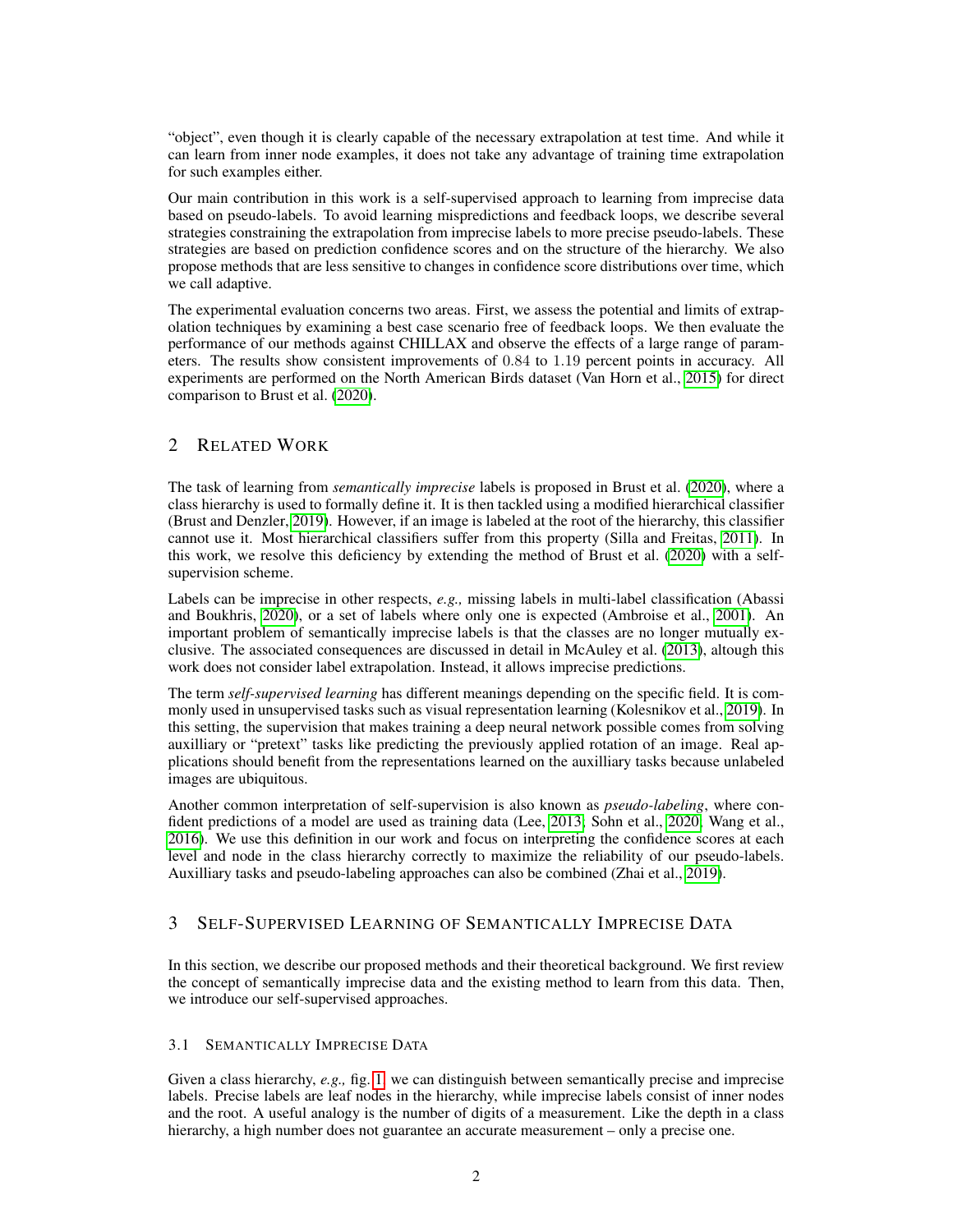<span id="page-2-0"></span>

Figure 1: A class hierarchy with semantically imprecise (dashed) and precise (bold) classes.

The term *imprecise data* is used as a shorthand to describe training data that can contain examples with semantically imprecise labels (Brust et al., [2020\)](#page-8-0). This relaxation does not apply to the predictions, *i.e.,* we still expect them to be as precise as possible. If the goal is to allow more training data to be used in order to improve an existing application, the predictions should remain unchanged. An extrapolation from imprecise training data to precise output is taking place.

In Brust et al. [\(2020\)](#page-8-0), the CHILLAX method based on Brust and Denzler [\(2019\)](#page-8-1) is proposed. Instead of predicting probabilities for each class given some input, a deep neural network predicts the probability of a class s being present (the event  $Y_s^+$ ), conditioned on both the input image X and the presence  $Y_{S'}^+$  of *any* parent class (cf. Brust and Denzler, [2019,](#page-8-1) eq. (5)):

$$
P(Y_s^+|X) = \underbrace{P(Y_s^+|X, Y_{S'}^+)}_{\text{DNN output}} \cdot P(Y_{S'}^+|X) \tag{1}
$$

This equation is evaluated recursively to obtain the final unconditional probabilities for all "allowed" classes s, *i.e.,* leaf nodes in the hierarchy. The final prediction is the leaf node with the highest probability. Restricting the possible predictions is necessary, as leaf nodes cannot have a higher probability than associated inner nodes owing to the multiplication of more factors that are  $\leq 1$ . Crucially, the recursion ends at the root where the probability is always one, encoding the closedworld assumption. Hence, training examples that are only labeled at the root have no effect on the classifier in terms of loss and thus no value.

#### 3.2 SELF-SUPERVISED APPROACH

We propose to make use of effectively unlabeled data at the root of the class hierarchy, and increase the value of other imprecise examples, by extrapolating their labels to pseudo-labels during training. The classifier's own predictions are used to generate the pseudo-labels. Results in Brust et al. [\(2020\)](#page-8-0) show that extrapolation at test time is reliable and we examine this in more detail in section [4.2.](#page-4-0)

However, not all predictions are correct, and using incorrect labels for training can be worse than ignoring the respective example altogether (although controlled amounts of incorrect labels can also be benefical, see Xie et al. [\(2016\)](#page-8-12)). But because we work in a hierarchical setting, there is a middle ground between ignoring and using predictions as ground truth. Instead of leaf nodes, labels can also be extrapolated to internal nodes where there is less potential for confusion. In the following, we propose several methods to determine the appropriate level of extrapolation.

#### <span id="page-2-1"></span>3.2.1 NON-ADAPTIVE METHODS

While we require that predictions are precise, the same is not true for training data, and crucially, also not for pseudo-labels. We can potentially extrapolate an imprecise label (the source) to a slightly more precise label (the target), while both are inner nodes of the hierarchy. Our main selection criteria for extrapolation targets are the unconditional probabilities  $P(Y_s^+|X)$ , which we compute for all classes in the hierarchy. Using predictions for all nodes is clearly not necessary, if the label is sufficiently precise, because that would ignore the label completely. Instead, we replace all predicted probabilities with 1 or 0 where appropriate, which also improves the predictions of related nodes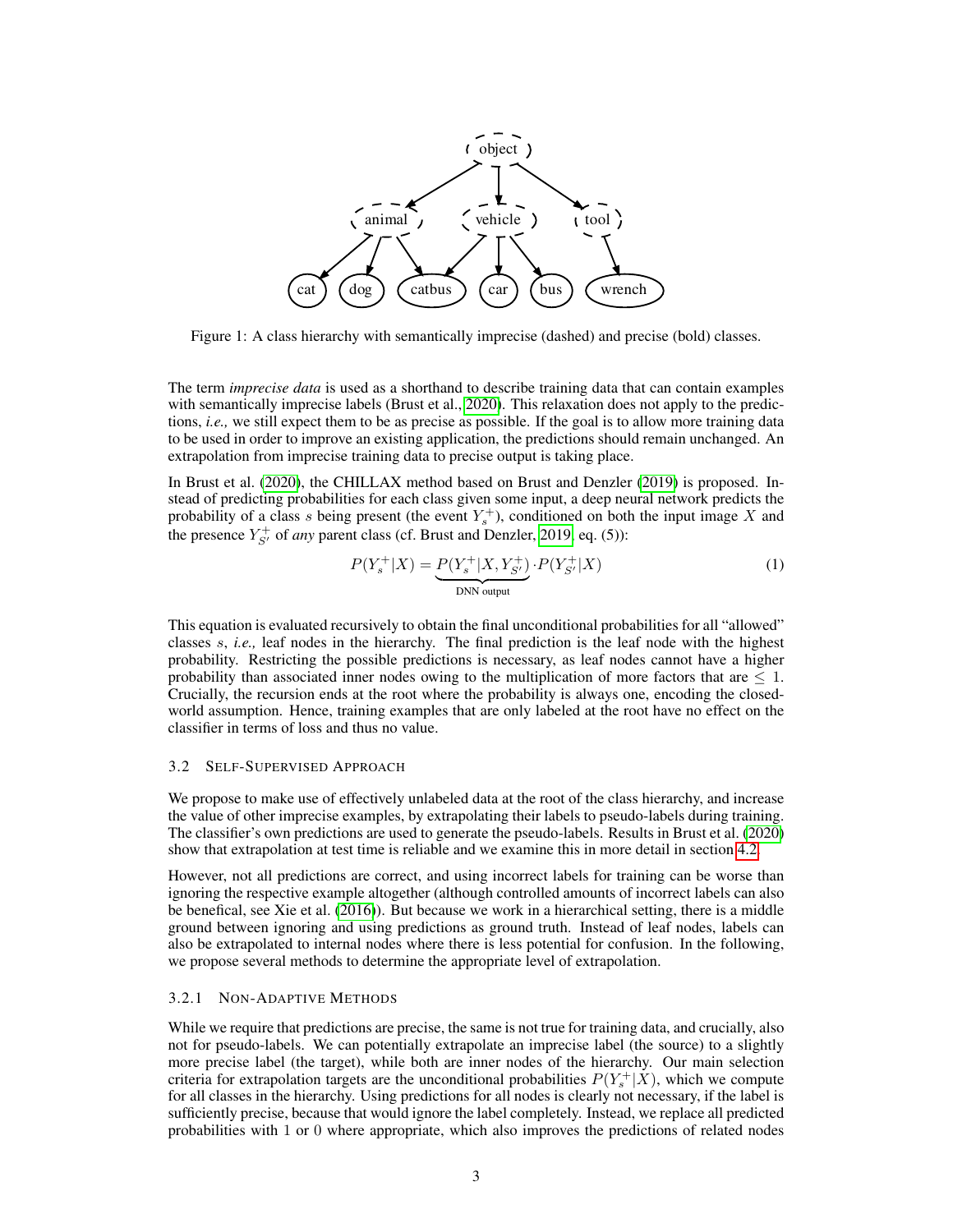through the recursion. This process ensures that the extrapolation target never "disagrees" with the source. Semantically, the source always subsumes the target.

However, because these unconditional probabilities are always higher for nodes closer to the root, we cannot simply choose the most confident prediction. Instead, we consider the following three approaches that work by building a list of candidates (initially always all classes subsumed by the source class), then excluding some, and finally sorting the remainder to make a selection.

- (a) *Leaf Node* Extrapolate any label to the most probable leaf node. Effectively, all predictions are used as training data without any further consideration. This strategy has the highest potential for improvement, but also for inaccuracy. There are also no parameters to tune.
- (b) *k Steps Down* Limit extrapolation to exactly k steps "down" the hierarchy from the label, *i.e.*, in the more precise direction. Leaf nodes that are less than k steps down are also allowed because there might not be any possible extrapolations otherwise. The label is selected based on the highest predicted unconditional probability<sup>[1](#page-3-0)</sup>. A threshold on the probabilities can be applied optionally to further exclude unconfident predictions.
- (c) *Fixed Threshold* Extrapolate only to labels with a predicted unconditional probability greater than or equal to a given, fixed threshold, *e.g.,* 0.8. We sort all candidates by this probability<sup>1</sup>. Afterwards, a stable sort of the candidate labels by information content (IC, a measure of semantic precision) is performed, such that the candidate with the highest overall IC is first. Thus, if two candidates have the same IC, we select the candidate with higher predicted probability. We use the formulation of IC given in Harispe et al. [\(2015,](#page-8-13) 55, eq. 3.8).

If no candidate remains in either (b) or (c), the extrapolation source is used as the target. The approaches (a-c) are *stateless* and require no information other than the extrapolation source, class hierarchy, and predicted probablities from the deep neural network.

#### <span id="page-3-1"></span>3.2.2 ADAPTIVE METHODS

A fixed treshold as described in the previous section is intuitive and easy to implement. However, it has major disadvantages. First, it has to be fine-tuned carefully. Second, a threshold that is optimal in one training step may not be optimal for the next because of the continually increasing confidence during training. While methods (a) and (b) do not rely on a threshold and thus don't suffer from these two effects, those methods are often outperformed by a fixed threshold. The experiments in section [4.3](#page-5-0) show that constraining possible extrapolations is critical, and that a fixed structural criterion as in (b) is not always sufficient.

Instead of relying on probabilities directly, we propose considering the difference in IC of the label before and after extrapolation, IC gain in short. IC is a more meaningful measure than hierarchical distance because it also takes global and local properties, *e.g.,* fan-out, of the graph into account. However, we still want to consider the predicted probabilities as an indicator of confidence in certain classes. To achieve both goals at the same time, we propose two *adaptive* methods. They are adaptive in the sense that the specific selection criteria vary based on the source label:

(d) *Adaptive Threshold* We maintain a moving average of the last 64 IC gains  $\bar{h}$  and strive for a target IC gain  $h^*$ . This average is used to calculate a probability threshold  $\theta$  for each time step  $t$  (representing weight updates or minibatches) by applying a simple update rule:

$$
\theta^{(t)} = \theta^{(t-1)} + \bar{h} - h^*.
$$
 (2)

The threshold is bounded by  $[0.55, 1.0]$  and initially set to the lower bound. We then apply the sorting algorithm in (c) to perform the actual extrapolation using the current value of  $\theta$ .

(e) *IC Range* An interval of allowed IC differences is defined, *e.g.,* [0.1, 0.3], with the target IC gain in the middle. We use the interval to preselect extrapolation candidates. Depending

<span id="page-3-0"></span><sup>&</sup>lt;sup>1</sup>Note that we add gaussian noise with  $\sigma = 0.0001$  to the probabilities before sorting to make it intentionally unstable. This is necessary because many predicted probabilities are exactly 0.5 during initial training as a result of intially zero weights and a sigmoid activation function. If the sorting were stable, the resulting order would be biased by outside factors such as memory layout.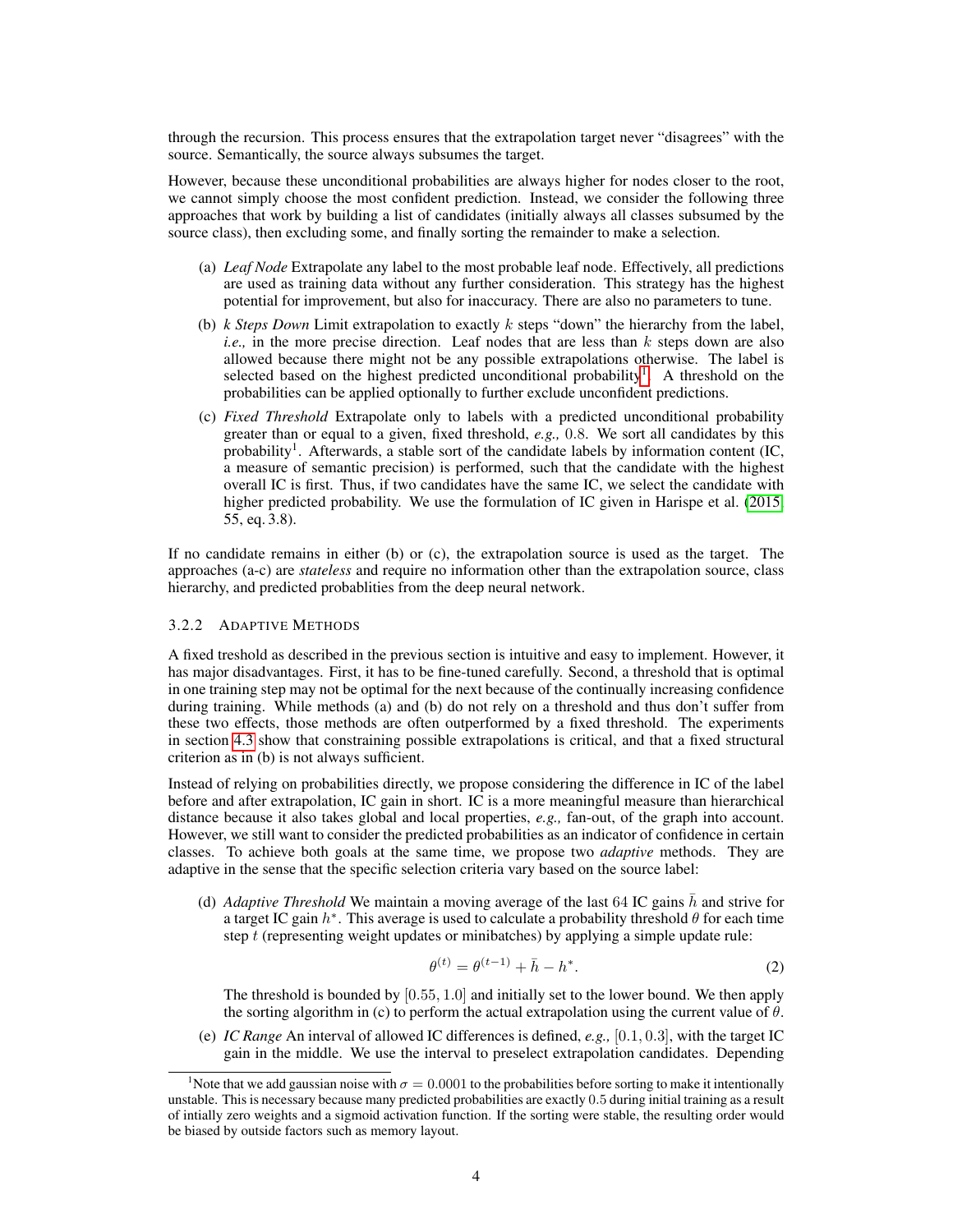on the extrapolation source, the IC difference range allows varying hierarchical distances to the target, as opposed to the fixed criterion in (b). Thus, we still consider this approach adaptive even though the parameters stay constant throughout training. A final selection on the preselected candidates is made using (c) with a threshold of 0.55 to remove further spurious predictions.

Both proposed methods make use of the predicted probabilities through application of the algorithm in (c), but rely mainly on its sorting and less on the threshold. Furthermore, (d) is *stateful* because the value of  $\theta$  needs to be preserved across iterations, which may be a disadvantage from an implementation perspective.

# 4 EXPERIMENTS

This section contains the experimental evaluation of our methods. We start with a study that determines an upper limit for any gains from self-supervision by examining the pseudo-labels generated by our methods with hierarchical error measures. Then, we test the efficacy of our approaches in a benchmark setting as well as their sensitivity to parameters. This detailed evaluation is seperated into non-adaptive and adaptive approaches as described in section [3.2.1](#page-2-1) and section [3.2.2,](#page-3-1) respectively.

#### 4.1 SETUP

We evaluate the effects of adding our proposed self-supervised schemes to the CHILLAX method (Brust et al., [2020\)](#page-8-0). A conventional one-hot softmax classifier is added as a baseline for comparison. Our experimental setup generally matches that of Brust et al. [\(2020\)](#page-8-0), except for adjustments to the learning rate (η) and the  $\ell_2$  regularization coefficient  $\beta$ . We use  $\eta = 0.0044, \beta = 5 \cdot 10^{-5}$  and  $\eta = 0.003, \beta = 1.58114 \cdot 10^{-5}$  for CHILLAX and the one-hot baseline, respectively.

We report results on the North American Birds dataset (Van Horn et al., [2015,](#page-8-2) NABirds) for comparison to the original CHILLAX method. This fine-grained classification dataset consists of approx. 48500 images of 555 species of birds. Crucially, it is also equipped with a class hierarchy. The training portion of the NABirds dataset is modified in different ways according to a selection of noise models from Brust et al. [\(2020\)](#page-8-0):

- (i) No noise  $(100\%$  precise labels),
- (ii) Relabeling to parent with  $p = 0.99$  (Deng et al., [2014\)](#page-8-14) (1% precise labels),
- (iii) Geometric distribution with  $q = 0.5$  (9.6% precise labels),
- (iv) Poisson distribution with  $\lambda = 1$  (4.8% precise labels),
- (v) Poisson distribution with  $\lambda = 2$  (22.7% precise labels).

These noise models cover a wide range of scenarios from expertly labeled high-quality data (i) to web crawling (iii) and volunteer labelers (iv,v). We also include the protocol (ii) which is proposed in Deng et al. [\(2014\)](#page-8-14). The models are distributions over depths in the class hierarchy, which are realized by replacing the original precise labels with parent classes to match the distribution. Note that our experiments are limited to label noise in terms of imprecision. Inaccuracy is beyond the scope of this work, but CHILLAX's general robustness against inaccurate labels is demonstrated in Brust et al. [\(2020\)](#page-8-0).

Source code will be made available publicly upon formal publication.

#### <span id="page-4-0"></span>4.2 LIMITS OF SELF-SUPERVISION

Self-supervised learning with pseudo-labels is subject to a feedback loop when high-confidence predictions are used as training data. The scores, *e.g.,* (0.02, 0.11, 0.73, . . .) are extrapolated to a label  $(0.0, \ldots, 0.0, 1.0)$ , in addition to potential extrapolation from one class to another. Subsequent predictions of the same image are likely to be even more confident, thereby increasing the chance of selecting the same target class for training again. This feedback loop can lead to overfitting, learning of potentially false pseudo-labels, and overrepresentation of a subset of training data. While not all methods proposed in this work are subject to this effect, it is important to investigate the potential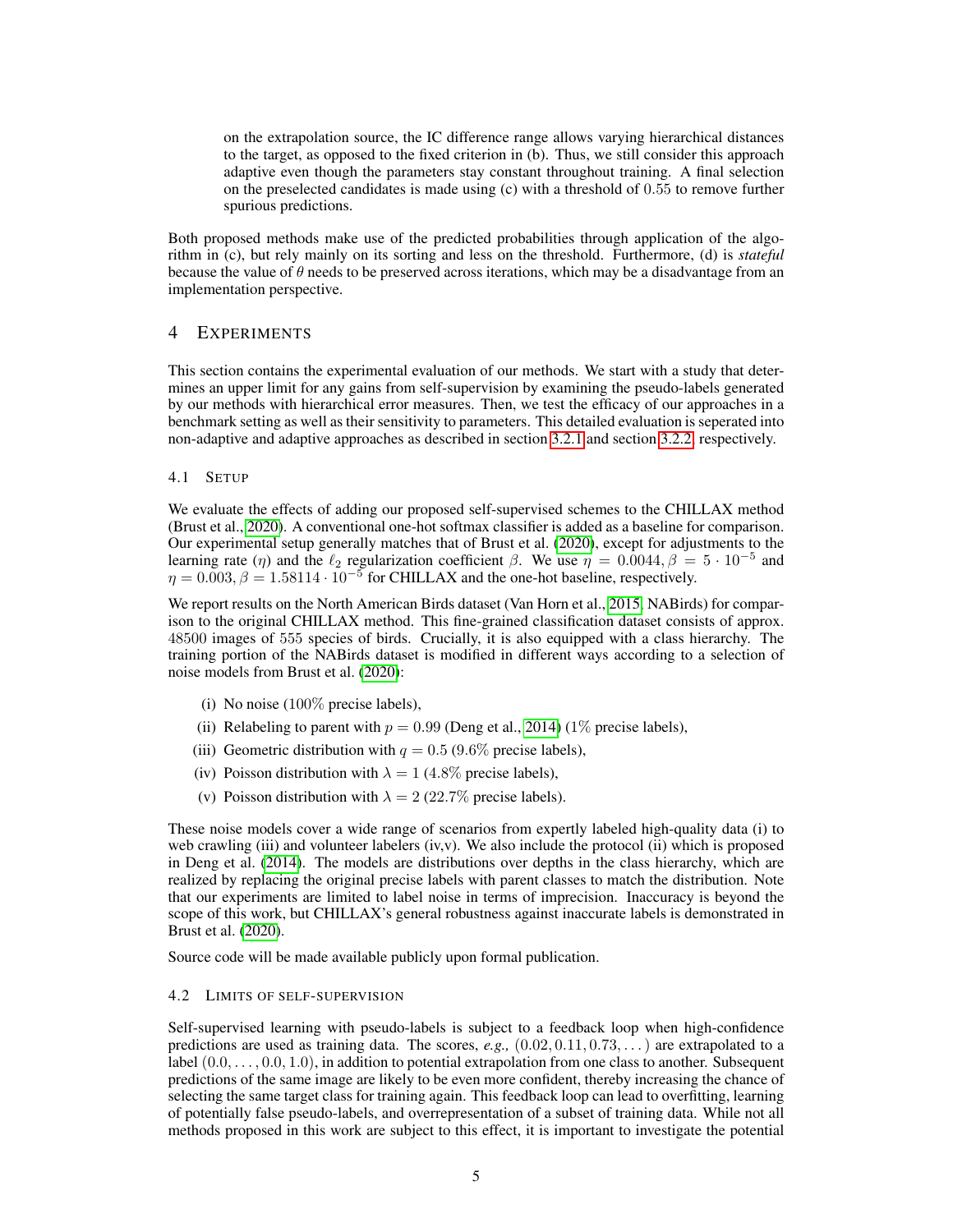<span id="page-5-1"></span>Table 1: Hierarchical F1 (%) on NABirds validation set. Comparison between ground truth and extrapolated noisy validation labels after learning noisy training data. (i) is not included as all results are 100%.

| Method / Noise                   | (i)            | (iii)          | (iv)           | (v)            |
|----------------------------------|----------------|----------------|----------------|----------------|
| Baseline (No Extrapolation)      | 87.49          | 59.79          | 61.73          | 78.06          |
| 1 Step Down<br>2 Steps Down      | 94.74<br>94.74 | 73.97<br>79.29 | 74.81<br>79.03 | 87.27<br>91.31 |
| 3 Steps Down                     | 94.72          | 80.88          | 79.29          | 92.91          |
| Fixed Threshold 0.55             | 90.99          | 82.87          | 81.37          | 93.66          |
| Fixed Threshold 0.8<br>Leaf Node | 90.72<br>94.75 | 81.19<br>81 15 | 80.03<br>79.12 | 92.99<br>93.20 |

<span id="page-5-2"></span>Table 2: Accuracy (%) on NABirds validation set. Comparison between ground truth and extrapolated noisy validation labels after learning noisy training data. (i) is not included as all results are 100%.

| Method / Noise                                       | (i) | (iii)             | (iv) | (v)             |
|------------------------------------------------------|-----|-------------------|------|-----------------|
| Leaf Node<br>Leaf Node From Root $63.09$ 49.55 43.36 |     | 76.99 58.52 51.03 |      | 83.81<br>-70.99 |

and limits of extrapolated pseudo-labels in a controlled manner such that feedback effects do not influence the evaluation.

To this end, we train one CHILLAX classifier on a noisy NABirds training set for each of the noise models (i)-(v). We then make predictions for the unseen NABirds validation data, whose labels we also modify using  $(i)-(v)$  and use as extrapolation sources. Table [1](#page-5-1) shows the hierarchical F1 (hF1) score between the noise-free ground truth and the extrapolated noisy label from our non-adaptive methods as well as a "do nothing" baseline.

In terms of hF1, all methods outperform the baseline. This is not surprising in and of itself. Since no method will select an extrapolation target that disagrees with the imprecise source, it is impossible for them to perform worse than the baseline, at least in terms of hierarchical recall. Still, the level of outperformance is substantial in all cases and hierarchical precision could still decrease. Observing noise model (ii), the theoretically largest possible improvement over the baseline is 12.51 percent points (pp), if all labels are correctly extrapolated to their precise origin. The actual improvements realized by our approaches range from 3.32 pp to 7.26 pp over the baseline. In contrast, we observe the largest overall improvement of 28.08 pp over the baseline out of a theoretically possible 40.21 pp in setting (iii). This is the noisest model, *i.e.,* the one with the lowest expected depth in the class hierarchy. In all cases, the best evaluated approaches can fill more than half of the performance gap from the baseline to the precise labels in terms of hF1.

We can also evaluate the extrapolated labels in terms of classification accuracy, but this is only possible for the "leaf node" approach. The other approaches produce imprecise labels as output which can only be compared to the precise validation set in terms of hierarchical measures. The results are presented in table [2.](#page-5-2) We include a variation where even the noisy label is withheld from the method, such that all labels must be extrapolated from the root (effectively unsupervised learning). Including the noisy label produces an improvement in accuracy of up to 13.9 pp and is always beneficial. Even in the worst case (iv), more than half of the labels that are extrapolated as far as possible are correct. This is a strong result considering the 555 classes and only  $4.8\%$ precise labels in the training set.

#### <span id="page-5-0"></span>4.3 NON-ADAPTIVE METHODS

The study in section [4.2](#page-4-0) shows that most cases, except possibly (ii), have a strong potential for improvement by using extrapolated predictions as pseudo-labels. However, a high hierarchical F1 score in one step does not necessarily generalize to high accuracy when using self-supervision con-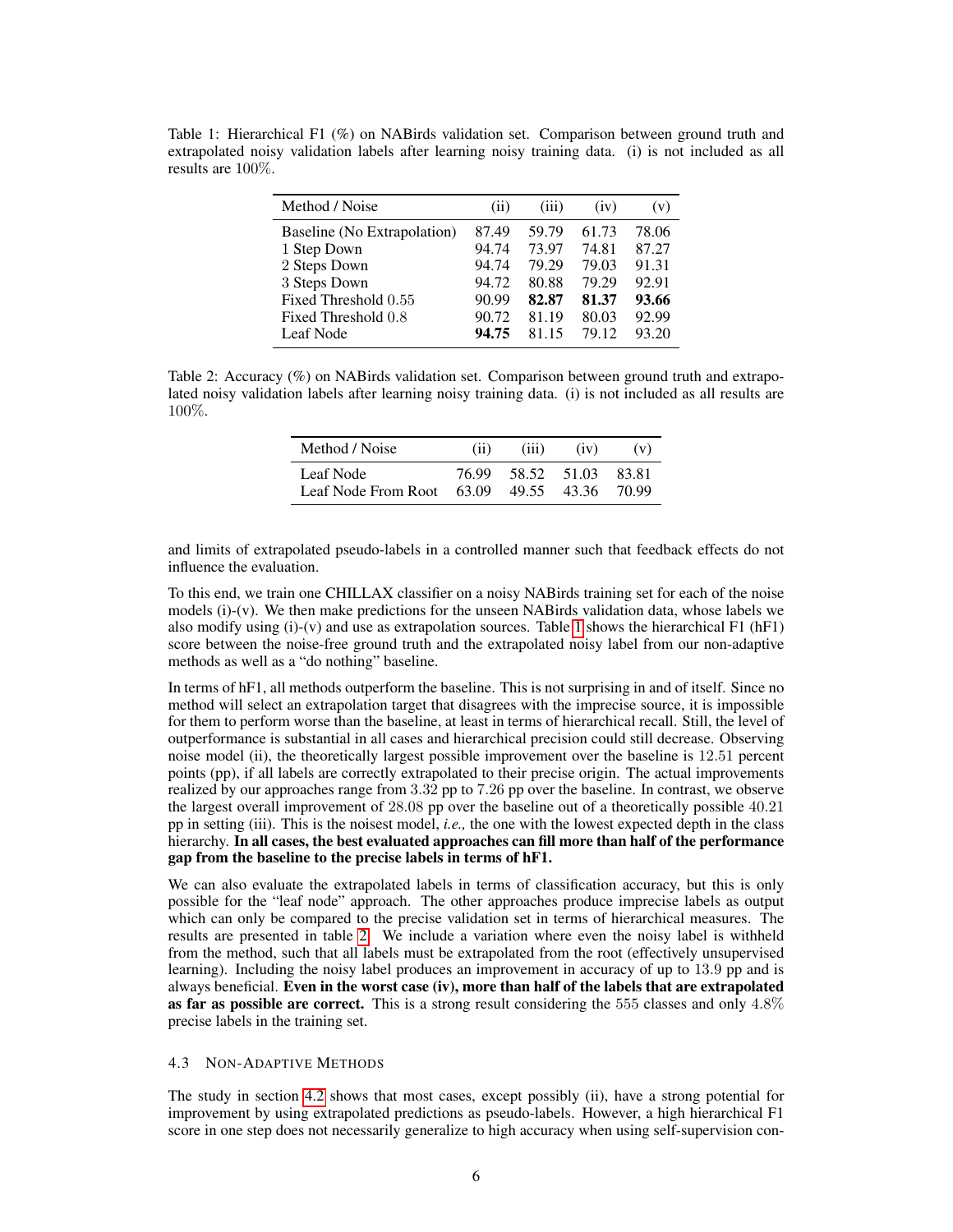| Method / Noise          | (ii)             | (iii)            | (iv)             | (v)              |
|-------------------------|------------------|------------------|------------------|------------------|
| <b>CHILLAX Baseline</b> | $62.66 \pm 0.82$ | $49.04 \pm 1.04$ | $43.18 \pm 0.20$ | $70.91 \pm 0.34$ |
| Leaf Node               | $63.05 \pm 1.37$ | $49.36 \pm 0.48$ | $43.49 \pm 0.20$ | $70.94 \pm 0.42$ |
| k Steps Down            |                  |                  |                  |                  |
| 1                       | $61.78 \pm 0.27$ | $33.11 \pm 0.87$ | $23.49 \pm 0.60$ | $65.44 \pm 0.83$ |
| 1, conf. $> 0.8$        | $61.75 \pm 0.69$ | $48.09 \pm 0.75$ | $40.85 \pm 1.26$ | $71.67 \pm 0.23$ |
| 1, conf. $\geq 0.9$     | $63.13 \pm 0.70$ | $49.98 \pm 0.55$ | $41.54 \pm 1.37$ | $71.75 \pm 0.26$ |
| 2                       | $61.31 \pm 0.68$ | $14.53 \pm 0.82$ | $12.12 \pm 0.96$ | $59.58 \pm 0.60$ |
| 2, conf. $\geq 0.8$     | $62.07 \pm 0.43$ | $48.31 \pm 0.84$ | $37.21 \pm 0.72$ | $71.74 \pm 0.81$ |
| 2, conf. $\geq 0.9$     | $62.52 \pm 0.68$ | 50.68 $\pm$ 0.44 | $41.78 \pm 0.47$ | $71.54 \pm 0.33$ |
| Threshold               |                  |                  |                  |                  |
| 0.55                    | $61.48 \pm 0.36$ | $26.56 \pm 0.94$ | $22.68 \pm 0.29$ | $65.32 \pm 0.53$ |
| 0.8                     | $61.73 \pm 0.54$ | $39.80 \pm 0.97$ | $31.15 \pm 1.65$ | $69.86 \pm 1.23$ |
| 0.85                    | $61.93 \pm 0.25$ | $43.35 \pm 0.72$ | $34.60 \pm 0.73$ | $70.59 \pm 0.17$ |
| 0.9                     | $62.34 \pm 0.33$ | $46.74 \pm 1.27$ | $38.03 \pm 0.78$ | $71.77 \pm 0.00$ |
| 0.95                    | $62.75 \pm 0.21$ | $48.66 \pm 1.03$ | $42.11 \pm 1.48$ | $71.47 \pm 0.44$ |
| 0.97                    | $63.00 \pm 0.58$ | $50.09 \pm 0.26$ | $43.20 \pm 0.57$ | $71.40 \pm 0.25$ |
| 0.99                    | $63.51 \pm 0.52$ | $49.37 \pm 0.28$ | 44.02 $\pm$ 0.12 | $71.14 \pm 0.15$ |
| 0.992                   | $63.02 \pm 0.57$ | $48.88 \pm 0.65$ | $43.78 \pm 0.33$ | $71.21 \pm 0.51$ |
| 0.994                   | 63.54 $\pm$ 0.51 | $49.23 \pm 0.55$ | $43.61 \pm 0.94$ | $70.99 \pm 0.27$ |
| 0.996                   | $63.11 \pm 0.60$ | $49.37 \pm 0.61$ | $43.69 \pm 1.00$ | $71.08 \pm 0.45$ |
| 0.998                   | $63.10 \pm 0.83$ | $49.16 \pm 0.63$ | $43.81 \pm 0.25$ | $70.96 \pm 0.22$ |
| 0.999                   | $62.78 \pm 0.48$ | $49.56 \pm 1.04$ | $42.92 \pm 0.68$ | $71.37 \pm 0.39$ |

<span id="page-6-0"></span>Table 3: Accuracy (%) mean and standard deviation on NABirds validation set. Comparison between non-adaptive self-supervised methods on noisy training data. Baseline (i) result  $81.63 \pm 0.12$ .

tinuously during training. On the one hand, the aforementioned feedback loop could negatively affect training by overfitting and unbalancing the training data. On the other hand, the quality of extrapolations might improve over time as the model learns from correct pseudo-labels.

We first apply the non-adaptive methods described in section [3.2.1](#page-2-1) to CHILLAX on NABirds. Ground truth labels are replaced with pseudo-labels at all times during training. The resulting model is then evaluated in terms of accuracy on the NABirds validation set. We repeat the experiment six times per individual setting and include a CHILLAX baseline for comparison.

The results are shown in table [3,](#page-6-0) where we first observe the threshold-based extrapolation method. It is very sensitive to the confidence threshold and requires substantial fine-tuning. The optimal threshold strongly depends on the noise model. For example, the Poisson noise (iv) only has a working range of thresholds from 0.97 to 0.998 where it matches or outperforms the baseline, with the optimum at 0.99. Overall, improvements w.r.t. the baseline range from 0.84 pp to 1.05 pp.

The "leaf node" and "steps down" methods are somewhat competitive, specifically for the geometric noise model (iii). Going  $k$  steps down the hierarchy is only beneficial when combined with a confidence threshold. However, this combination suffers from the aforementioned fine-tuning problem. Always selecting the most confident leaf node leads to a small improvement in all cases and requires no tuning.

#### 4.4 ADAPTIVE SELF-SUPERVISION

This experiment compares our two proposed adaptive methods of limiting the increase in IC from extrapolation source to target (see section [3.2.2](#page-3-1) for details). The first proposed adaptive method "adaptive threshold" changes a confidence threshold dynamically to achieve a given expected IC gain. Our experiment uses expected gains of  $0.025, \ldots, 0.1$ , where our choice of IC is naturally bounded between 0 and 1. The second method "IC range" uses a fixed range of allowed IC differences. We use the ranges  $[0, 0.2]$ ,  $[0.1, 0.3]$ , ...,  $[0.4, 0.6]$  and a minimum confidence of 0.55 to reject spurious predictions. We perform six training repetitions for each combination of method and noise model.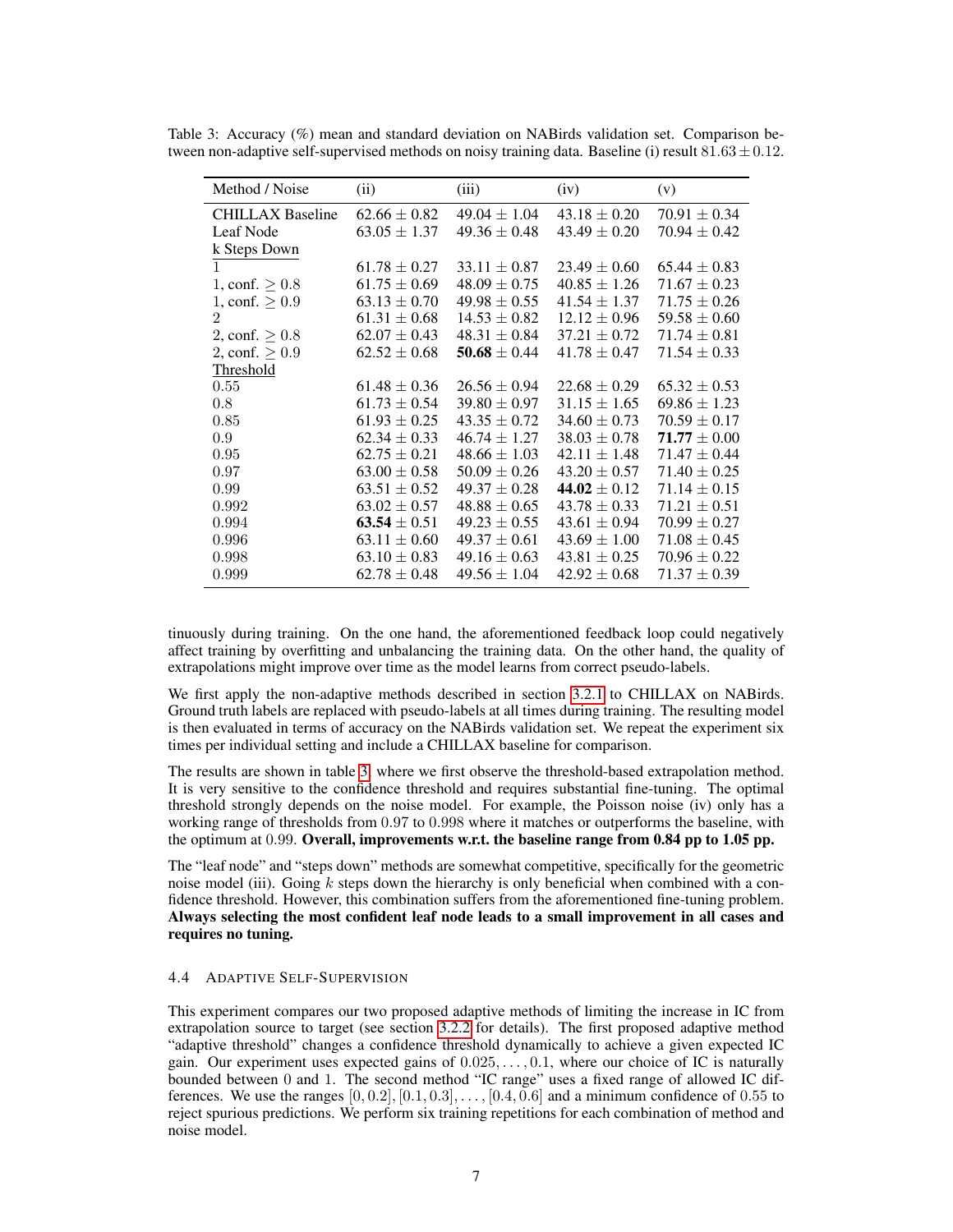<span id="page-7-0"></span>Table 4: Accuracy (%) mean and standard deviation on NABirds validation set. Comparison between adaptive self-supervised methods on noisy training data. Baseline (i) result  $81.63 \pm 0.12$ . Best adaptive result, Best overall result

| Method / Noise          | (ii)             | (iii)            | (iv)             | (v)              |
|-------------------------|------------------|------------------|------------------|------------------|
| <b>CHILLAX Baseline</b> | $62.66 \pm 0.82$ | $49.04 \pm 1.04$ | $43.18 \pm 0.20$ | $70.91 \pm 0.34$ |
| Best non-adaptive       | $63.54 \pm 0.51$ | $50.68 \pm 0.44$ | $44.02 \pm 0.12$ | $71.77 \pm 0.00$ |
| Adaptive Threshold      |                  |                  |                  |                  |
| 0.025                   | $61.80 \pm 0.69$ | $49.07 \pm 0.93$ | $43.35 \pm 0.82$ | $71.58 \pm 0.40$ |
| 0.0375                  | $61.43 \pm 0.51$ | $49.75 \pm 1.13$ | $43.11 \pm 1.49$ | $72.00 \pm 0.43$ |
| 0.05                    | $61.80 \pm 0.44$ | $49.52 \pm 0.90$ | $42.92 \pm 0.42$ | $72.10 \pm 0.31$ |
| 0.0625                  | $61.87 \pm 0.91$ | $49.57 \pm 1.55$ | $42.30 \pm 0.35$ | $71.15 \pm 0.92$ |
| 0.075                   | $62.20 \pm 0.76$ | $49.97 \pm 0.59$ | $41.71 \pm 1.13$ | $71.37 \pm 0.40$ |
| 0.1                     | $61.79 \pm 0.30$ | $48.57 \pm 0.61$ | $39.72 \pm 0.96$ | $70.77 \pm 0.34$ |
| <b>Fixed Range</b>      |                  |                  |                  |                  |
| [0, 0.2]                | $62.11 \pm 0.44$ | $46.42 \pm 0.71$ | $40.50 \pm 0.50$ | $68.39 \pm 0.47$ |
| [0.1, 0.3]              | $61.78 \pm 0.42$ | $29.77 \pm 0.98$ | $26.07 \pm 0.67$ | $64.31 \pm 1.05$ |
| [0.2, 0.4]              | $63.43 \pm 0.42$ | $36.00 \pm 1.29$ | $30.64 \pm 0.86$ | $68.61 \pm 0.22$ |
| [0.3, 0.5]              | $63.23 \pm 0.10$ | $35.00 \pm 0.46$ | $31.45 \pm 0.60$ | $68.55 \pm 0.94$ |
| [0.4, 0.6]              | $62.96 \pm 0.98$ | $33.24 \pm 0.65$ | $27.31 \pm 1.41$ | $68.46 \pm 0.33$ |

Table [4](#page-7-0) compares the results of both methods. Our adaptive threshold method performs better than the fixed range approach in the noisier settings (iii)- $(v)$ , even outperforming the fine-tuned nonadaptive fixed threshold method on setting  $(v)$  with in improvement in accuracy of 1.19 pp. **Fur**thermore, the parameter of our adaptive threshold method is much less sensitive to changes than the fixed threshold as evidenced by the large effective range.

The fixed IC gain range setup only works well for noise model (ii), which is the immediate parent relabeling scenario from Deng et al. [\(2014\)](#page-8-14). This result is expected, because this noise model leaves only two possibilities for IC gain. There can either be no gain at all, or the fixed amount when moving from the second to last level in the hierarchy to the last level. As such, the model fits the assumption of a fixed IC gain range perfectly. The other noise models lead to partly catastrophic results when the fixed range effectivly prohibits any extrapolation. However, if the noise distribution is known before training, it could be argued that setting a correct range is more straightforward.

Overall, we observe that a fixed threshold performs best, but only after significant fine-tuning. Our "adaptive threshold" method is less sensitive to changes in its parameters, and performs slightly better than the parameter-free "leaf node" approach, which is why we recommend it as a drop-in replacement for fully supervised CHILLAX.

## 5 CONCLUSION

Learning from imprecise data is proposed in Brust et al. [\(2020\)](#page-8-0) as a way of maximizing training data utilization. However, their method CHILLAX does not utilize *all* training data as it ignores examples labeled at the root. We propose to use CHILLAX's label extrapolation not just at test time, but during training to generate pseudo-labels. This increases the precision of examples labeled not only at the root, but also inner nodes of the class hierarchy.

To implement this self-supervised learning strategy, we describe several possible strategies of deciding which candidate pseudo-labels are reliable enough for training. They employ heuristic, structural and statistical criteria. Our experiments show that an increase of around one percent point can be expected by simply using one of our self-supervised strategies on top of CHILLAX.

In the future, these methods could also be applied to semi-supervised learning tasks by assigning a root label to the unlabeled images. Relaxing the closed-world assumption is another important research direction, and asking a hierarchical classifier for its confidence in the root node is a first step towards open-set models from a semantic perspective.